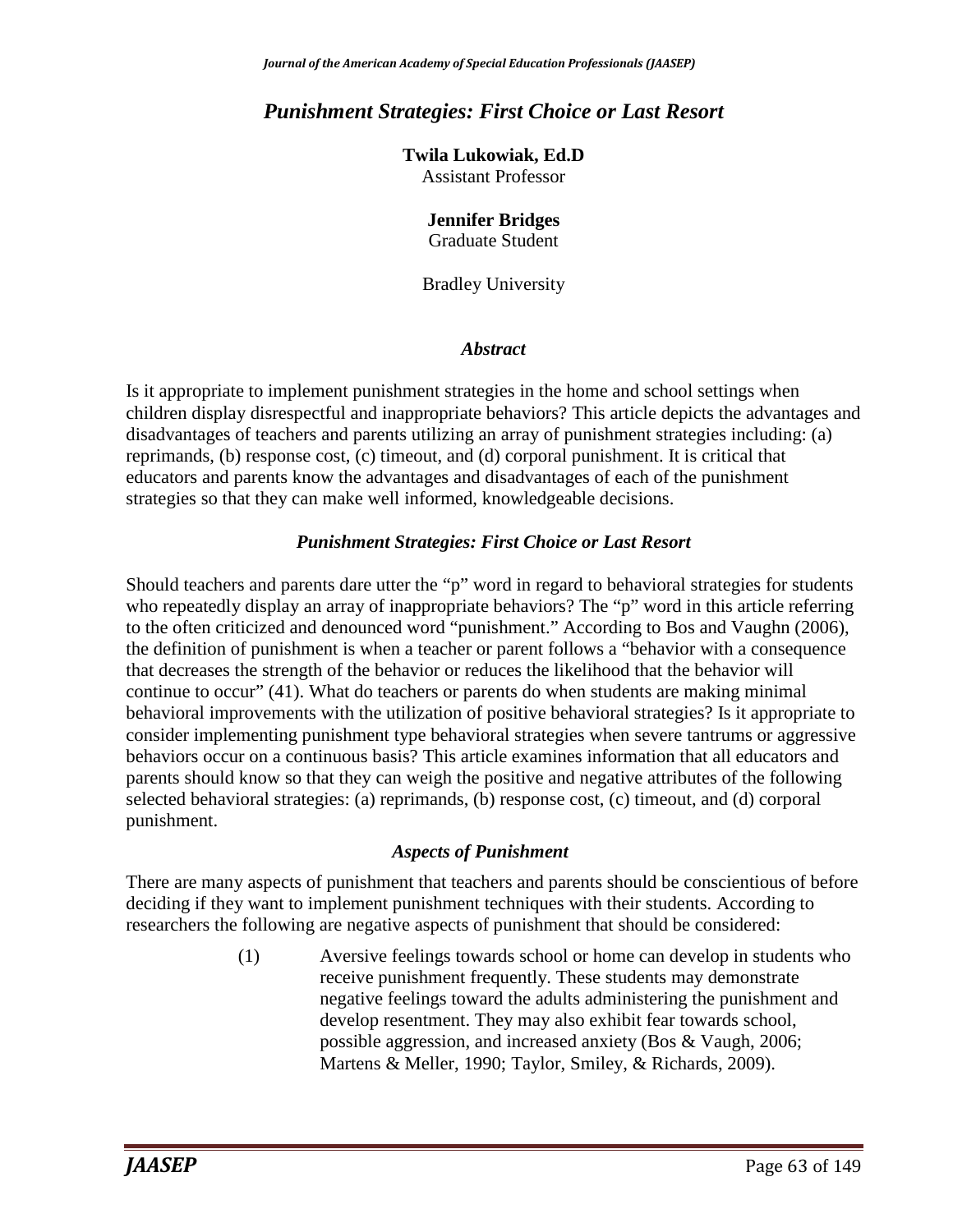- (2) Punishment strategies may often rapidly decrease undesired behaviors; however, over time punishment is ineffective and does not eliminate the behavior (Bos & Vaugh, 2006; Martens & Meller, 1990; Taylor, Smiley, & Richards, 2009).
- (3) Punishment strategies often do not generalize across settings. For example, a student who receives timeout for having a tantrum in reading class may then display tantrum behaviors in math class one hour later. Therefore, the student does not comprehend the concept that tantrum behaviors result in timeout across all settings, not just in reading class (Bos & Vaugh, 2006).
- (4) Punishment strategies do not teach students appropriate behaviors. The student only learns which behaviors should be avoided in front of the person delivering the punishment (Bos & Vaugh, 2006).

### *Guidelines for Punishment*

According to Mather and Goldstein (2001), the following are guidelines that teachers and parents should consider when implementing punishment strategies:

- (1) Teachers and parents should provide clear guidelines depicting which behaviors are considered inappropriate and the consequences or punishments for each of those behaviors. For example, if a student refuses to complete his or her chores at home or assignments at school, he or she may lose a certain privilege such as playing outside. The student must understand which inappropriate behaviors result in which specific punishments.
- (2) Students should be provided with models of appropriate behaviors. They need to see and practice which behaviors they are expected to perform.
- (3) In order for punishment strategies to be at all effective they must be fair, consistent, and given immediately after the student performs the inappropriate behavior.
- (4) It is vital that students be given natural and logical consequences for inappropriate behaviors. For example, if a student destroys school property, a natural and logical consequence would be that he or she completes jobs at school to pay to replace the damaged property.

### *Reprimands*

*Definition.* According to Houton (1980), a reprimand is a form of punishment that may be used when a child exhibits inappropriate behavior that causes harm to others, himself, or property. Although reprimands are appropriate to use with some behaviors, Bacon (1990) recommends that they be used infrequently, and with a statement indicating to the child an appropriate behavioral alternative.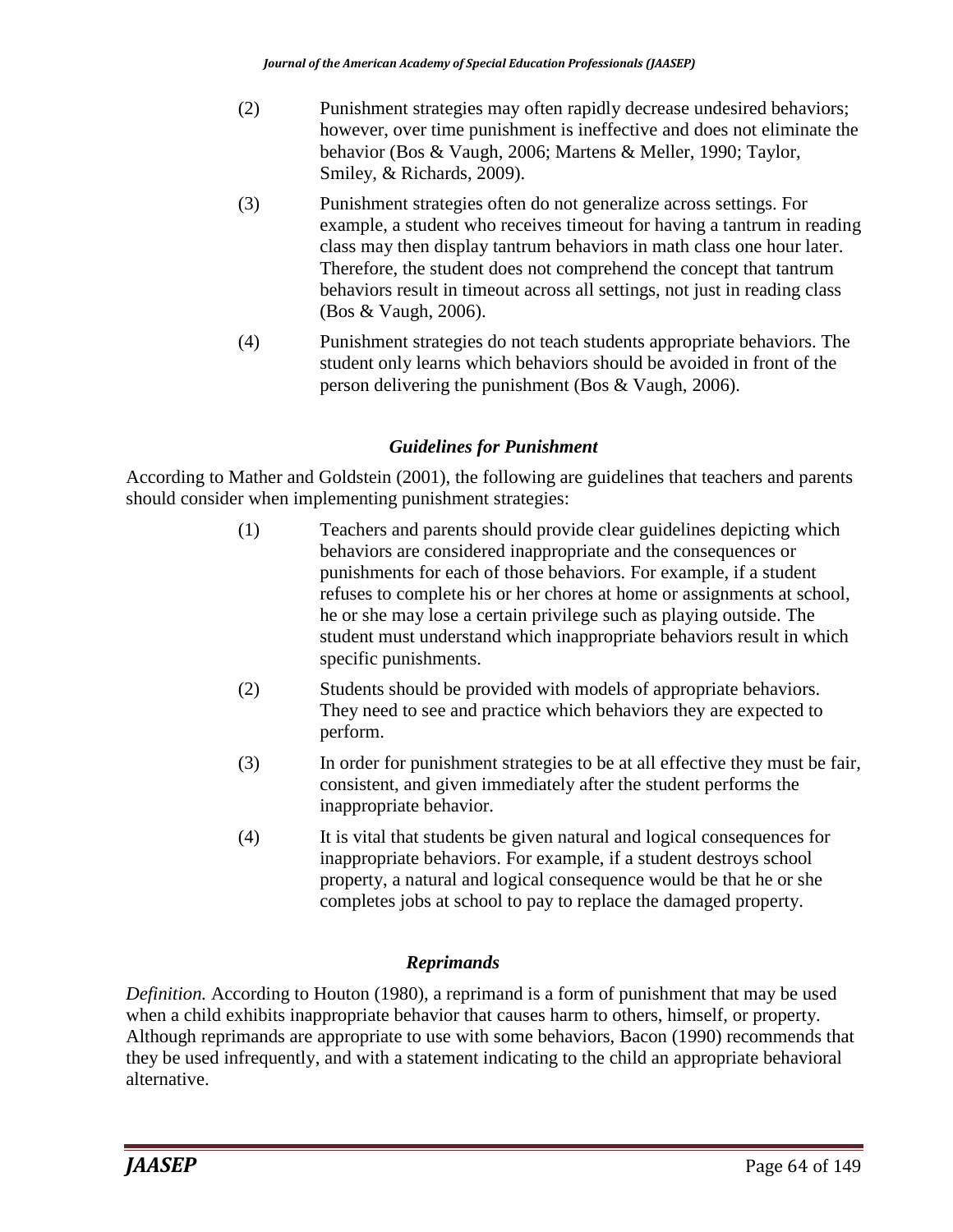*Redirection vs. reprimand*. The terms reprimand and redirection should not be utilized interchangeable because the words definitely do not communicate the same meaning. When a teacher uses the behavior strategy, redirection, he or she explains to a student that a behavior is inappropriate. The educator teaches the student the appropriate behavior. He or she then allows the student to correct the inappropriate behavior and when the student appropriately performs the behavior, a reward is provided, such as praise. According to Bryant, Smith, and Bryant (2008), "Redirection is an effective way to help a student stop a problem behavior and receive further instruction on appropriate behavior in a relatively short amount of time" (358).

For example, James is a third grader who receives special education services in a behavioral classroom because he has the eligibility of emotional disturbance. His teacher, Mrs. Holder has a classroom expectation that all students must raise their hand and wait to be called on if they would like to answer a question. One day, James shouts out an answer in class without raising his hand or waiting for the teacher to acknowledge him. Mrs. Holder utilizes the strategy of redirection by privately reminding James of the classroom rule. She encourages him to raise his hand if he knows the answer and patiently await her to call on him. The next time James raises his hand and waits to be called upon, Mrs. Holder deliberately chooses him to answer the question. She then praises him for abiding by the expectation.

On the other hand, while redirection is considered a positive behavioral strategy, a reprimand is considered as negative. When a reprimand is utilized, the student is only informed that the behavior is inappropriate. According to Bryant, Smith, and Bryant (2008), reprimands should be avoided and do not "provide the student with the opportunity to practice the correct behavior and receive reinforcement" (358). For example, Timmy pushes a student one day when the class is lining up to go to lunch. His teacher, Mrs. Tooke, utilizing a reprimand as a behavioral strategy, raises her voice and says, "Timmy, how many times do I have to tell you that we do not push other students in my class? Since you cannot line up appropriately without pushing other students, you can just walk with me down the hall."

*Suggestions for implementation.* Walker, Ramsey, and Gresham (2004) suggest that, in order for reprimands to be effective, the following guidelines should be applied:

- (1) The child should be told specifically what behavior he or she performed that was inappropriate.
- (2) The child must not be humiliated or shamed.
- (3) The reprimand should occur immediately following the inappropriate behavior.
- (4) The adult issuing the reprimand should remain calm and not display anger.
- (5) The adult should use a firm voice when reprimanding.
- (6) If the child's behavior was causing harm to others, the child should be removed from the situation quickly.
- (7) A reprimand may be paired with loss of privileges.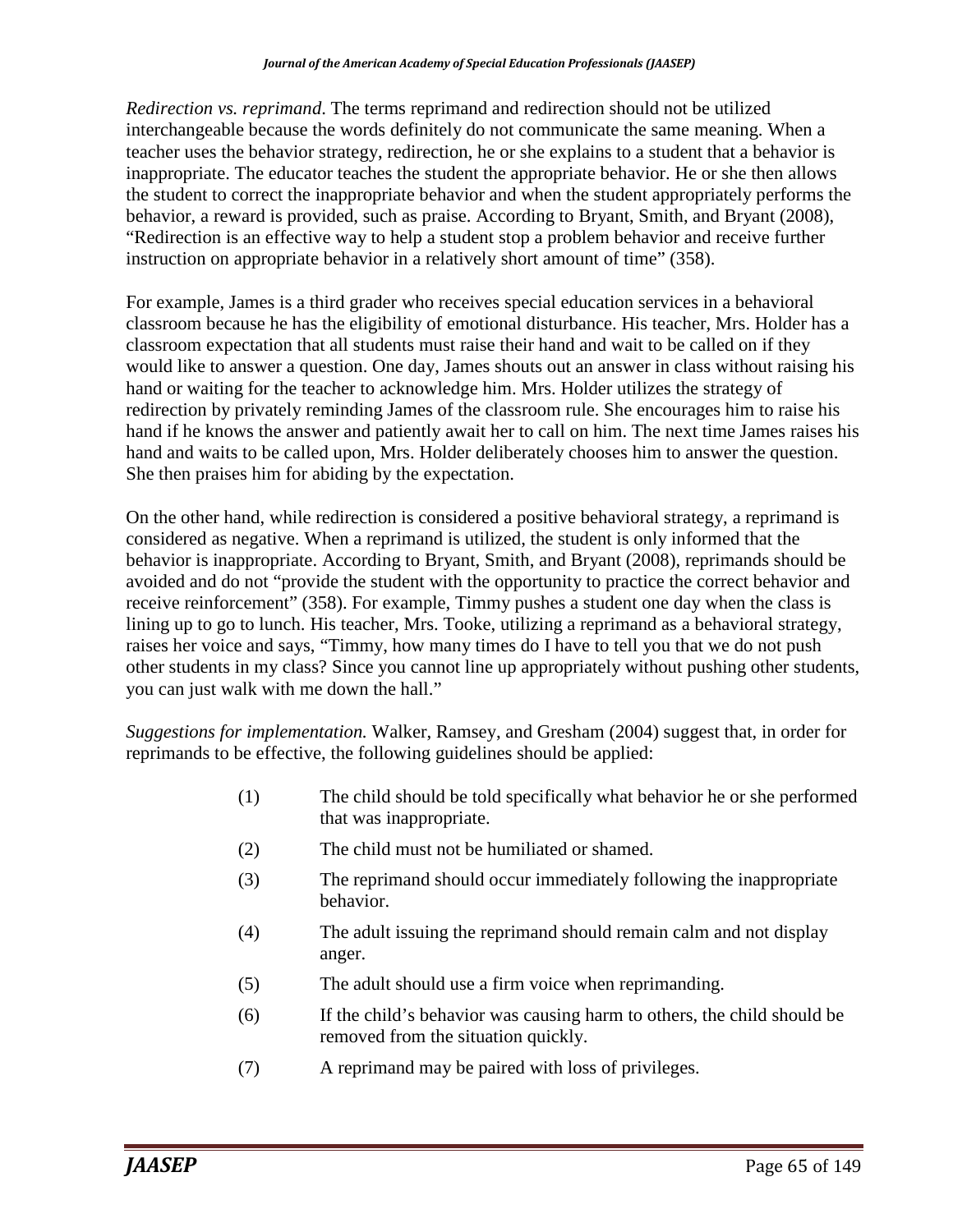(8) The child should not be embarrassed in front of peers and when the reprimand is over, the adult should not keep chastising the child.

*Ineffectiveness of reprimands*. Over the past forty years many studies have been conducted concerning the ineffectiveness of reprimands. A research study conducted by Thomas, Becker, and Armstrong (1968) suggested that reprimands were ineffective. In this study even though twenty-eight elementary student participants received reprimands and disapproving comments for inappropriate behaviors three times the typical rate, their behaviors did not improve. A study conducted by Madsen et al. (1968), proved similar results when increased reprimands were given to students who did not stay seated during class. The results of this study showed that as the number of reprimands increased so did the frequency of the students getting up from their seats. According to research by Iwata et al. (1994), reprimands given by caregivers (parents / guardians) often had the opposite of their intended effect. Even though the purpose of the caregivers was to curtail inappropriate behaviors, issuing reprimands to their children often increased the undesired behaviors by serving as a positive reinforcement.

*Effectiveness of reprimands.* Salend, Jantzen, and Giek (1992) conclude that the research pertaining to reprimands varies, and numerous conditions exist to determine if the implementations of reprimands are successful. According to Jones and Miller (1974), reprimands had a higher success rate when the teacher paired the reprimand with a facial expression that displayed disapproval. Research conducted by Houten et al. (1982) concluded that reprimands were more effective when the teachers were in close proximity to the students at the time the reprimands were delivered. The research by Houten et al. (1982) also indicated that inappropriate behaviors of the student participants decreased when the teachers utilized a combination of reprimands, eye contact, and firmly grasping the students' upper arms.

*Summary of reprimands.* The research surrounding the implementation of reprimands yields mixed results. Certain research studies (Salend, Jantzen, & Giek, 1992; Jones & Miller, 1974; Houten et al., 1982) produced positive results if certain conditions existed. Whereas, other studies (Thomas, Becker, & Armstrong, 1968; Madsen et al., 1968; Iwata et al., 1994) concluded that the use of reprimands were virtually an ineffective behavioral strategy. It is crucial not to confuse the negative behavioral strategy, reprimands, with the positive behavioral strategy, redirection. Whereas the behavioral strategy, redirection, provides the student with guidance on appropriate alternative behaviors and allows the student to demonstrate the replacement behaviors, the strategy, reprimand does not.

## *Response Cost*

*Definition.* Response cost is a punishment strategy used when a student displays certain targeted inappropriate behaviors. According to Bos and Vaughn (2006), response cost is a "procedure in which a specified amount of a reinforcer is removed after each occurrence of the target behavior" (41). Kazdin (2001) describes response cost as a mild punishment strategy that does not cause the undesirable effects of other more severe punishment strategies such as corporal punishment. Walker et al., (2004) writes that the use of response cost as a punishment strategy is much easier to implement than timeout.

*Suggestions for implementation.* When implementing the punishment strategy, response cost, Walker, Shea, and Bauer (2004) recommend that the following procedures be used in order to increase the success of the strategy: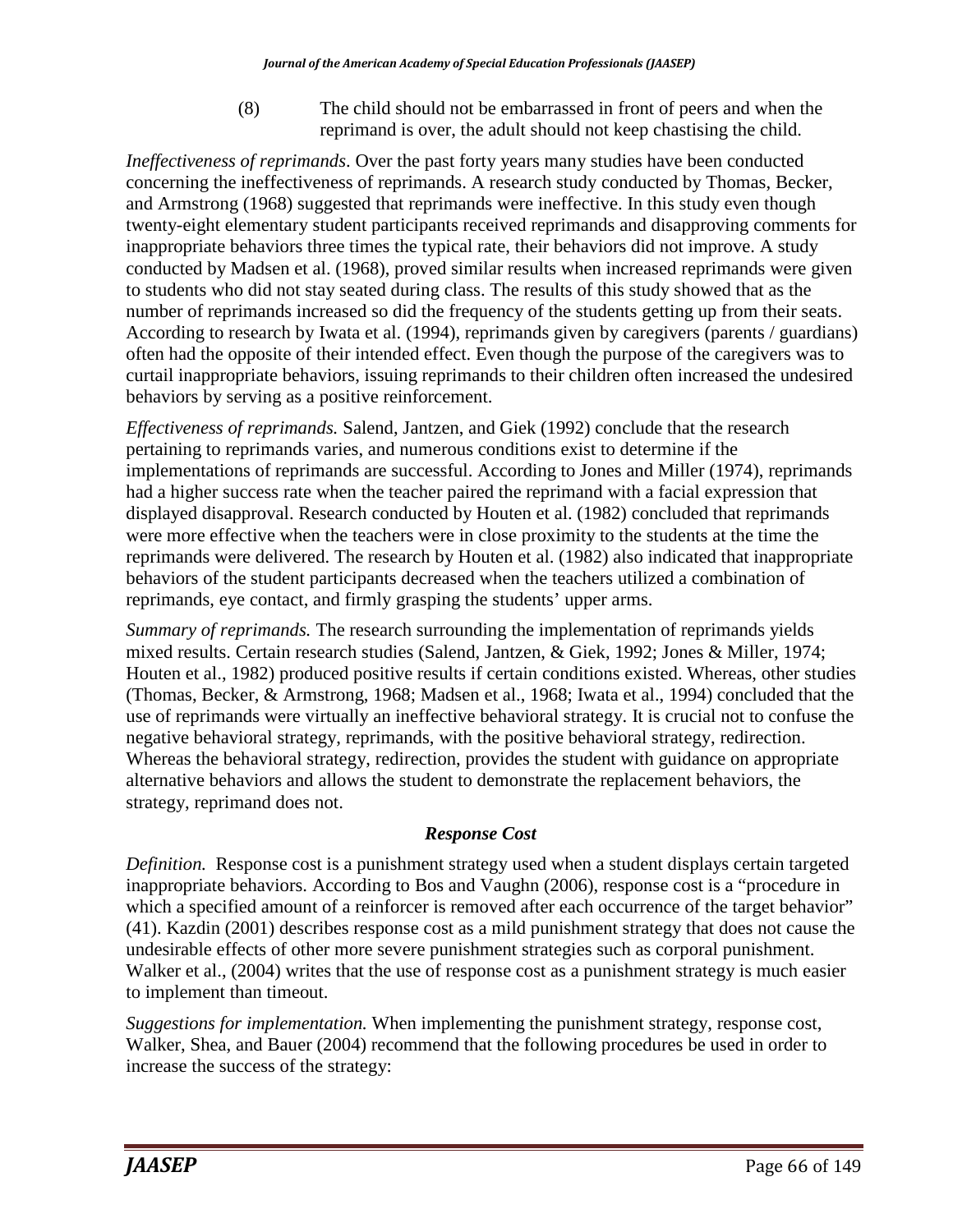- (1) The child must fully be aware of the behavior he displayed which caused the punishment to occur.
- (2) The correlation between response cost and the inappropriate behavior demonstrated should be understood by the child. For example, if a child throws toys during playtime, he should be unable to play with the toys during the following recreational time.
- (3) Threatening the child or using excessive warnings should not be employed by the adult.
- (4) Once the rules have been established and response cost has been deemed the appropriate consequence, the punishment should be executed.
- (5) When issuing punishment, the adult needs to be calm and unemotional.
- (6) Consistency should always be maintained by the individual issuing response cost.
- (7) Consequences should be enforced that are both fair and reasonable. If a child throws toys during playtime, stating that the child cannot play with the toys for six months is unreasonable and unfair.
- (8) Inappropriate behaviors must not be the only behaviors emphasized. Positive, appropriate behaviors must also be reinforced by adults.

Thibadeau (1998) recommends these additional guidelines when implementing response cost as a punishment strategy:

- (1) The parent or teacher must collect data to determine how many times an inappropriate targeted behavior occurs. This data is also referred to as a baseline.
- (2) Once response cost is implemented, the parent or guardian should continue to collect data to depict if this targeted behavior has decreased over time.
- (3) Evaluation is needed on a regular basis so that alterations can be made if needed.
- (4) The student must completely understand the rules of the response cost system and the adult must carry out the system consistently.

### *Timeout*

*Definition.* Powell and Powell (1982) define timeout as "time away from positive reinforcement" (p. 19). Research by Zabel (1986), Ruhl (1985), and Shapiro and Lentz (1985) indicated that general education teachers, special education teachers, and school psychologists commonly used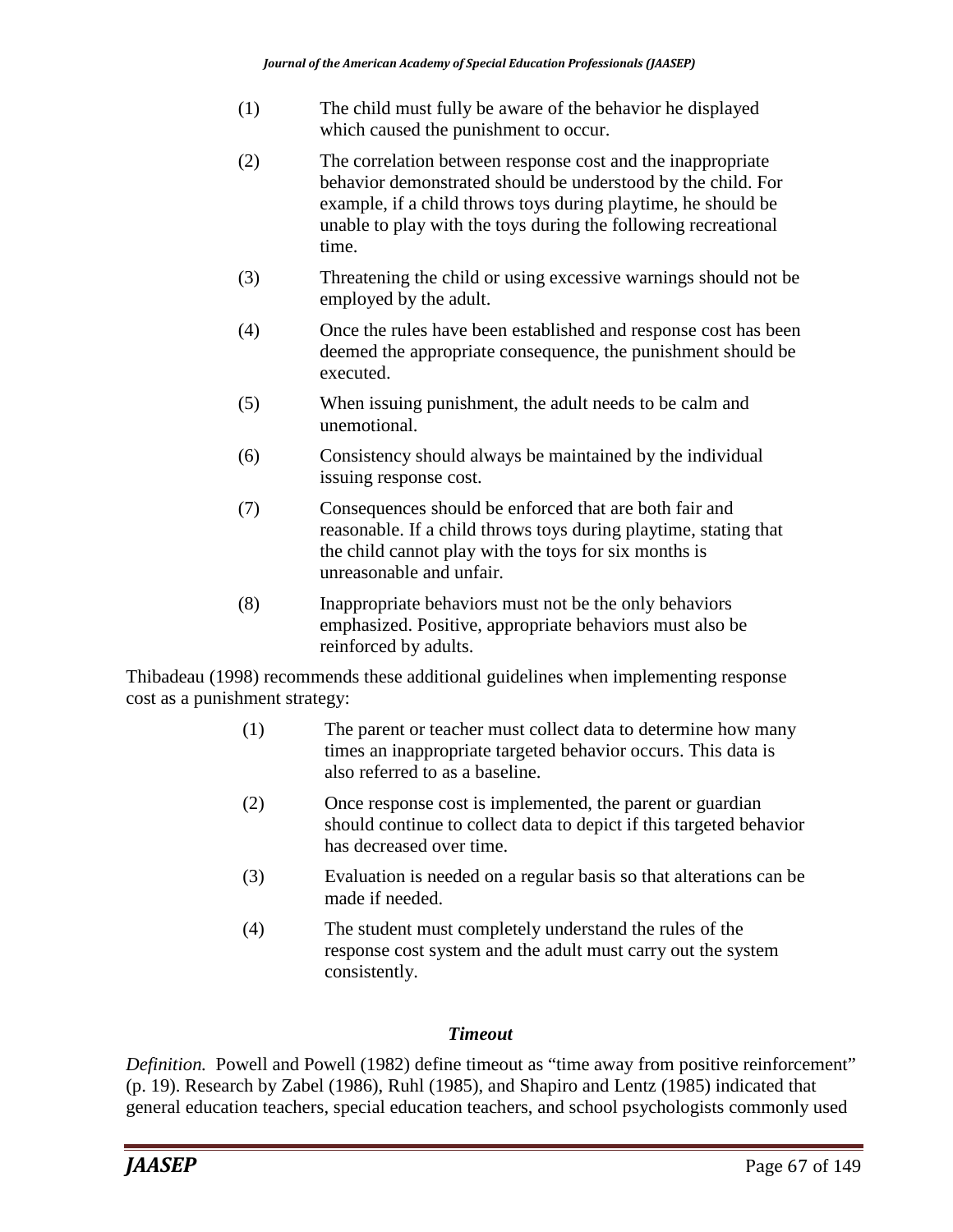timeout as a behavioral management technique. According to Lane, Gresham, and O' Shaughnessy (2002) timeout is utilized in the classroom setting only for students who demonstrate unacceptable behaviors. This strategy is also employed to deter other students from displaying inappropriate behaviors.

*Criteria for timeout.* According to researchers (Alberto & Troutman, 2005; Cuenin and Harris, 1986; Kerr & Nelson, 2006) in order for timeout to be an effective behavioral management technique, certain criterion must be considered.

- (1) There must be a distinct difference between the timeout and time-in environments. The student must desire to be included in the time-in environment.
- (2) Targeted behaviors are identified and the use of timeout is initiated consistently when those behaviors occur.
- (3) The child must understand why he is being sent to the timeout environment.
- (4) The timeout area must contain no stimulus that the child would find appealing or pleasing.
- (5) The duration of the timeout must be appropriate for the child's age.

*Seclusion timeout*. According to Bryant, Smith, and Bryant (2008), seclusion timeout is a behavior strategy used for students who demonstrate out of control behaviors and has "gained popularity because it offers the student a chance to calm down, think about what happened, and rejoin the group in a short time period" (366). Whereas traditional timeout may involve that the student be removed to a certain designated area within the classroom, such as a certain desk, carpeted area, etc.; seclusion timeout involves that the student be removed to a small, separate, isolated room (Alberto & Troutman, 2005).

Smith and Rivera (1995) offer certain guidelines that are important to consider when implementing seclusion timeout.

- (1) Before a teacher implements seclusion timeout, he or she should provide the student with ample opportunity to correct inappropriate behaviors.
- (2) A student's behavior should be carefully evaluated before a teacher utilizes seclusion timeout. The behaviors that the student is demonstrating must be severe enough to justify this behavioral strategy since a period of instructional time will be temporarily missed for the student.
- (3) If the student is struggling academically or socially, he or she may desire to be removed to seclusion timeout as an avoidance technique. It is crucial that the teacher be aware of the student's academic and social circumstances to insure that the student is not attempting to escape a difficult assignment or unpleasant social situation.
- (4) The student must be monitored while in seclusion timeout to prevent selfinjurious behaviors.
- (5) Parents must be notified that seclusion timeout was utilized with their child. This notification includes that the teacher complete certain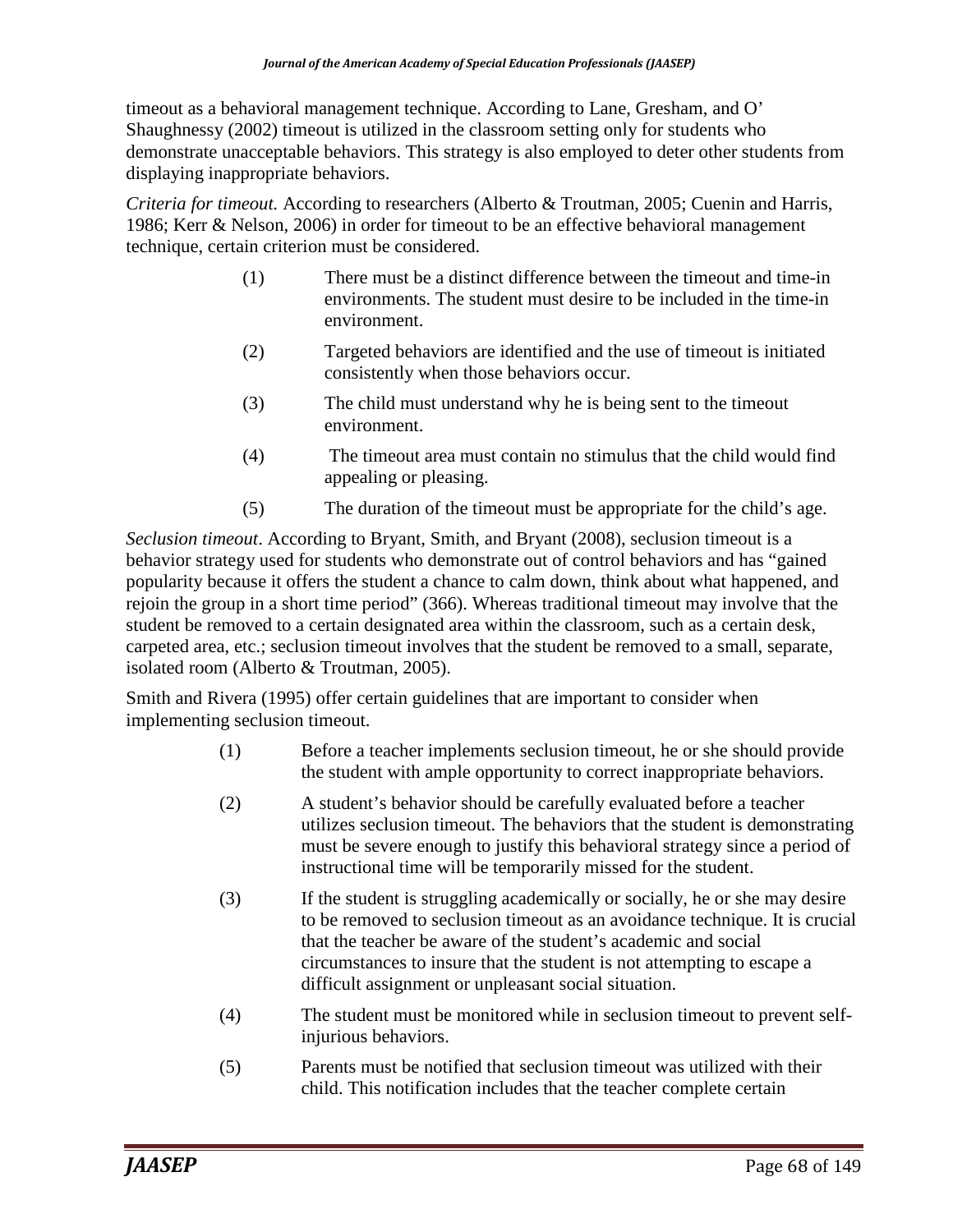documentation describing the specifics of the situation (duration of timeout, incident preceding the teacher's decision to use seclusion timeout, efforts on teacher's behalf to use other behavior strategies first such as positive reinforcements.)

*Comparison of timeout and reprimands.* Jones, Sloane, and Roberts (1992) conducted a study with three preschool children, comparing the effectiveness of verbal reprimands and timeout; these three children were markedly aggressive and oppositional. The mothers of the three children implemented the two behavioral strategies - verbal reprimands and timeout, in the home after being properly trained. The findings of the study concluded that, when used correctly, timeout was more effective than verbal reprimands.

*Advantages to timeout.* According to Taylor (1997) there are many advantages to using timeout as a behavioral management technique.

- (1) The effects from timeout are typically quick and produced long-lasting effects.
- (2) Positive reinforcements are easily integrated with timeout procedures in order to increase desired, appropriate behaviors.
- (3) Timeout provides the child with an opportunity to regain control of his behaviors.
- (4) The child does not have to be removed from the learning environment in order for timeout to transpire (except in seclusion timeout).
- (5) Timeout is not an intrusive behavioral management technique.

*Disadvantages of timeout.* Walker et al. (2004) caution educators that timeout should only be used as a last resort and after other behavioral strategies have been unsuccessful with the student. According to Zirpoli (2005), timeout has several potential disadvantages.

- (1) Teachers or parents may abuse the duration.
- (2) Some teachers may place students in timeout in order to take a break themselves.
- (3) Some students may find the time-in environment unappealing and desire to use timeout as an escape from academic tasks.
- (4) Timeout may be used too frequently and learning time is potentially lost.
- (5) Timeout could infuriate the student and cause other inappropriate behaviors to occur.

*Evaluation necessary.* It is important to evaluate the effectiveness of timeout frequently. According to Costenbader and Reading-Brown (1995), teachers must consider the idea that timeout is not effective if a student is repeatedly given the punishment. However, when timeout is an effective behavioral technique for students, inordinate amounts of learning time is not lost in order to correct for behavior. According to Skiba and Raison (1990), "considerably less instructional time was lost to timeout than to other sources of classroom absence, such as suspension or truancy" (p. 36).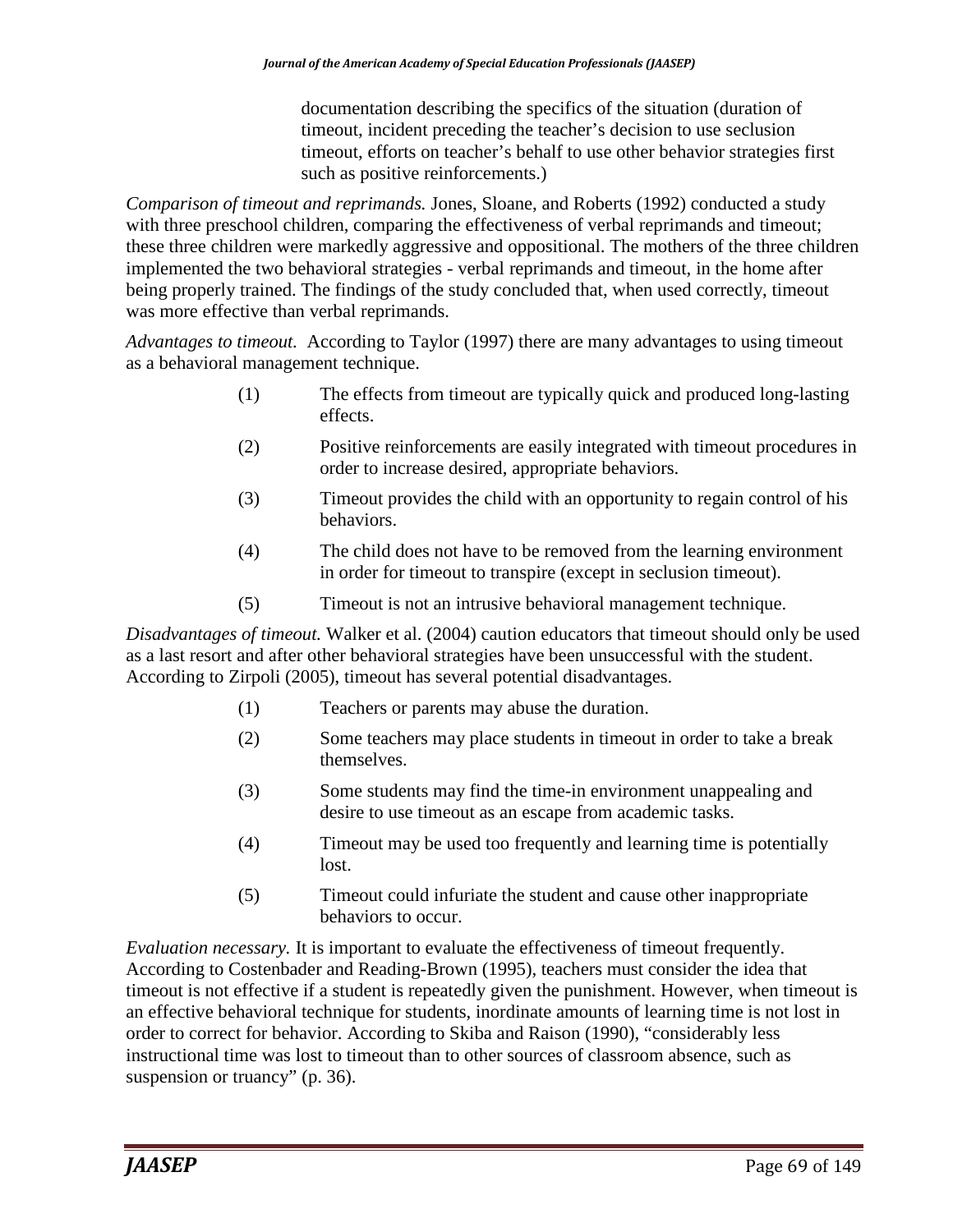### *Corporal Punishment*

*Definition.* Corporal punishment, which is still practiced in many American schools today, takes on varying forms. Corporal punishment, by far the most severe of the punishment strategies, is physical pain inflicted upon students who have participated in various rule infractions ranging from fighting a classmate to skipping school. According to the Society for Adolescent Medicine (2003) and the U.S. Department of Education (2001a), the various forms of corporal punishment include the following:

- (1) spanking
- (2) hitting
- (3) paddling
- (4) shaking
- (5) using electric shock
- (6) forcing the student to partake in certain body postures for extended periods of time
- (7) preventing the student from using the restroom

The use of corporal punishment can be administered by school personnel and parents / guardians.

*Negative effects.* Research has demonstrated that many negative side effects can result from school personnel or parents administering corporal punishment to students. According to Hyman (1995), the following are possible negative outcomes to corporal punishment:

- *(1)* Serious injuries can and do result from the use of corporal punishment, such as bruising, blood clots, discoloration of skin, and welts.
- *(2)* Corporal punishment can cause life-long, detrimental psychological outcomes*,* such as conduct disorder, for the students who have endeared this type of punishment.
- *(3)* Students may become more aggressive and have feelings of incompetence.
- *(4)* Continual use of corporal punishment can affect the ability of students to utilize adequate problem solving skills.

### *Why is Corporal Punishment Used in Some States?*

Twenty-one states in America still use corporal punishment as a means of punishment for students in schools (Kennedy, 1995). Why do some states favor this form of discipline? Corporal punishment in many instances is used as a deterrent to prevent students from committing repeated behavioral wrongdoings. According to the U.S. Department of Education (2001a), the utilization of corporal punishment in schools may reduce serious behavioral offenses. Research by Yancy (2001) supports the concept that when a student receives corporal punishment for a behavioral offense; that student may remember the pain and humiliation of the corporal punishment and be less likely to repeat the same offense in the future.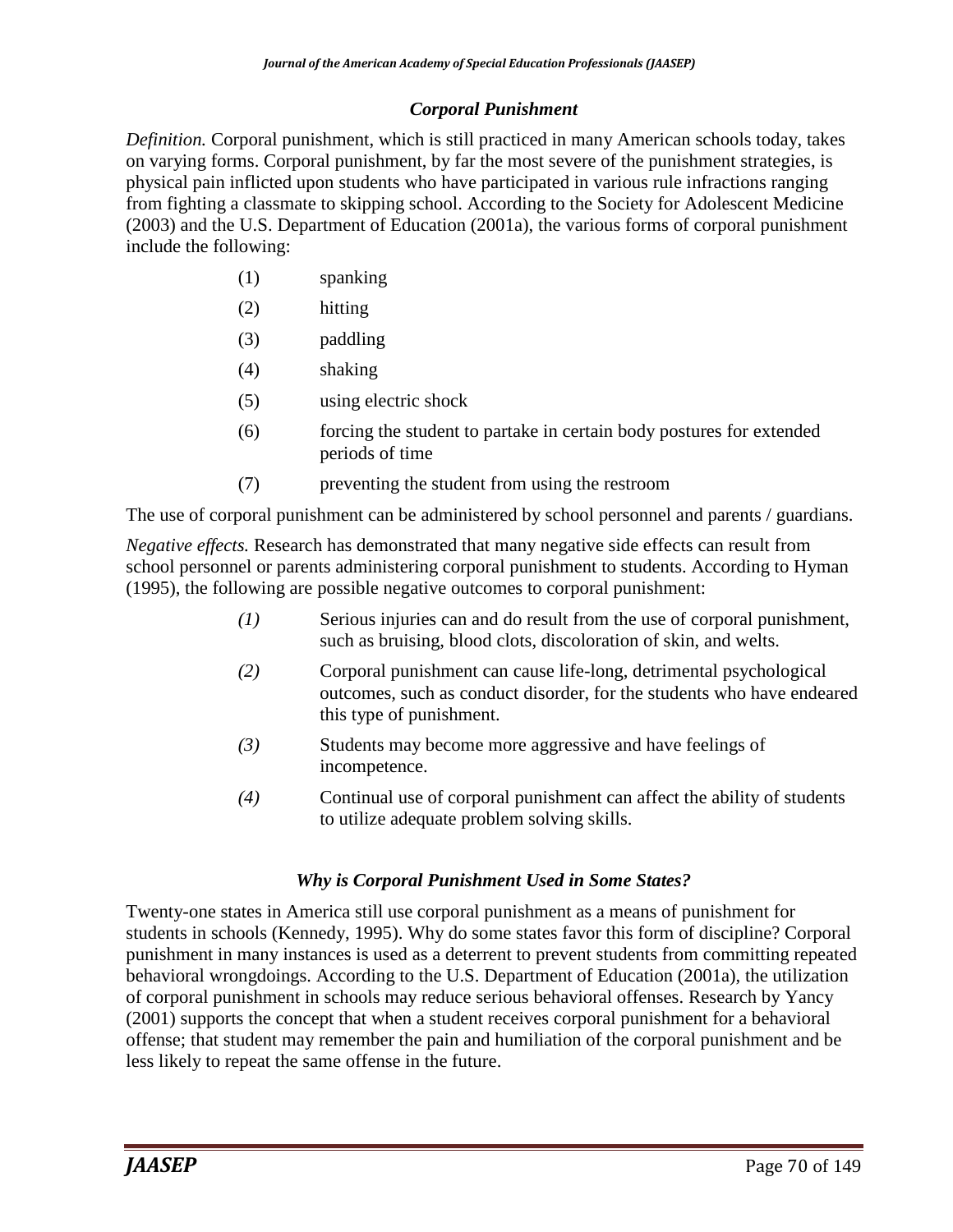#### *Summary*

Educators and parents must be knowledgeable about varying types of behavioral strategies and decide individually which ones they choose to implement with their students. Of course, there is no real surprise that when educators and parents use physical means (grabbing students by the upper arms as in the Houten et al. study) or humiliation tactics (using reprimands in front of students' peers) to subdue the undesired behaviors of students that some type of results will be evitable. However, are these results that educators are looking for? According to Taylor, Smiley, and Richards (2009), punishment techniques may control the behaviors temporarily; however, the behaviors many times are not eradicated. Conversely, sometimes it is necessary to implement punishment strategies to assist a student in improving his or her behaviors. However, it is essential that educators and parents know the advantages and disadvantages of each of the punishment strategies so that they can make informed, educated decisions.

### **References**

- Alberto, P.A. & Troutman, A.C. (2005). *Applied behavior analysis for teachers* ( $7<sup>th</sup>$  ed.), Englewood, Cliffs, NJ: Merrill.
- Bacon, E. H. *(1990).* Using negative consequences effectively*. Academic Therapy, 25* (5), *599-611.*
- Bos, C.S., & Vaughn, S. (2006). *Strategies for teaching students with learning and behavioral problems* (6<sup>th</sup> ed.). Boston: Allyn & Bacon.
- Bryant, D.P., Smith, D.D., Bryant, B.R. (2008). *Teaching students with special needs in inclusive classrooms.* Boston, MA: Pearson.
- Costenbader, V., & Reading-Brown, M. (1995). Isolation timeout used with students with emotional disturbance, *Exceptional Children, 61 (4),* 353-363.
- Cuenin, L. H., & Harris, K. R. (1986). Planning, implementing, and evaluating time-out interventions with exceptional students. *Teaching Exceptional Children, 18 (4),* 272-276.
- Houton, R. V. (1980). *How to use reprimands.* Austin, TX: PRO-ED.
- Houten, R.V., Nau, P.A., MacKenzie-Keating, S.E., Sameoto, D., & Colavecchia, B. (1982). An analysis of some variables influencing the effectiveness of reprimands. *Journal of Applied Behavior Analysis, 15*, 65-83.
- Hyman, I.A. (1995). Corporal punishment, psychological maltreatment, violence, and punitiveness in America: Research, advocacy, and public policy. *Applied and Preventive Psychology, 4*, 113-130.
- Iwata, B.A., Pace, G.M., Dorsey, M.F., Zarcone, J.R., Vollmer, T.R., Smith, R.G., et al. (1994). The functions of self-injurious behavior: An experimental – epidemiological analysis. *Journal of Applied Behavior Analysis, 27*, 215-240.
- Jones, F.H. & Miller, W.H. (1974). The effective use of negative attention for reducing group disruption in special elementary school classrooms*. Psychological Record, 24,* 435-448.
- Jones, R. N., Sloane, H. N., & Roberts, M. W. (1992). Limitations of "Don't" instructional control. *Behavior Therapy*, *23*, 131-140.
- Kazdin, A.E., (2001). *Behavior modification in applied settings (6th ed.)*. Belmont, CA: Wadsworth/ Thomson Learning.
- Kennedy, J.H. (1995). Teachers, student teachers, paraprofessionals, and young adults' judgments about the acceptable use of corporal punishment in the rural south. *Education and Treatment of Children, 18,* 53-62.